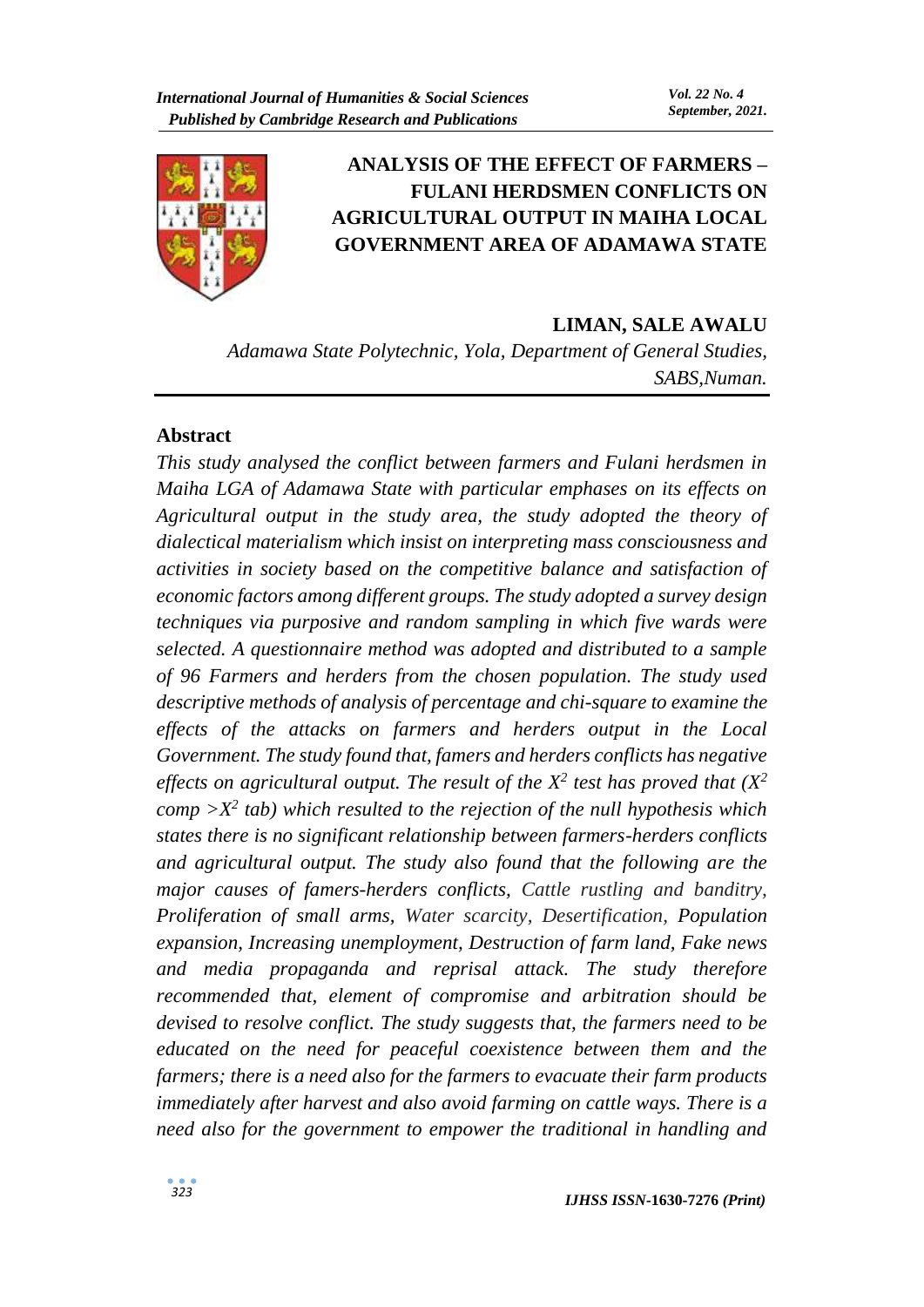*punishing whoever is causing trouble within their area and also serves as mediators between both farmers and herdsmen. The Local Government should create reserves areas and transits path for herder's activities in the study area and also* 

*Keywords: Famers, Herdsmen, conflict, Chi-square, Agricultural output.*

# **INTRODUCTION**

# **Background of the Study**

Competition for common, limited and declining natural resources often trigger violent conflict across the world which is counter-productive ( Adekunle and Adisa,2010;Moore,2005). Thus, the clashes between herders and farmers can be traced to time immemorial. However, the volatility and intensity of resources based conflict are usually heightened when conflicting groups or users of the resources belong to different ethnic nationalities with different faiths and socio–cultural values as in the case with cattle herders and crop farmers in Nigeria, and vice versa.. These conflicts are mainly attributed to resources control and divergent, value system in the country. (Olabode and Ajibade ,2010). Alubo (2005), provides us with some examples of ethno-religious and communal conflict thus; the Ife-Modakeke communal conflict of Oyo/Osun state in 1999, Hausa/Fulani and Kataf of Zangon kataf in Kaduna state 2000, Ijaw and Istekiris of Warri in Delta state, 1999: Hausa/Fulani and Yoruba ethnic clashes in Oyo and Lagos respectively in 1999/2000; Jukun/Chamba and Kuteb, Jukun and Tiv in Taraba state, 1998/1999. More so, Nigeria in recent times has been faced with other insecurity problems among which include; Niger Delta militants in the Southern part of the country and Boko Haram insurgency in the North-Eastern part of the country. Adamawa state on the other hand has been faced with a lot of security challenges and of recent the herdsmen-farmers conflict in the Southern parts of the state.

Several factors that cause incessant herders–farmers conflict in Nigeria are water scarcity, desertification ,unchecked population expansion, increasing unemployment rate, porous national borders, encroachment into grazing routes and reserves, nomadism, ignorance about the grazing routes and laws, soil compartment and loss of soil fertility, crop damage by cattle, indiscriminate bush burning ,fake news an media propaganda, politicization, rural banditry and cattle rustling, insecurity in the sahel region, proliferation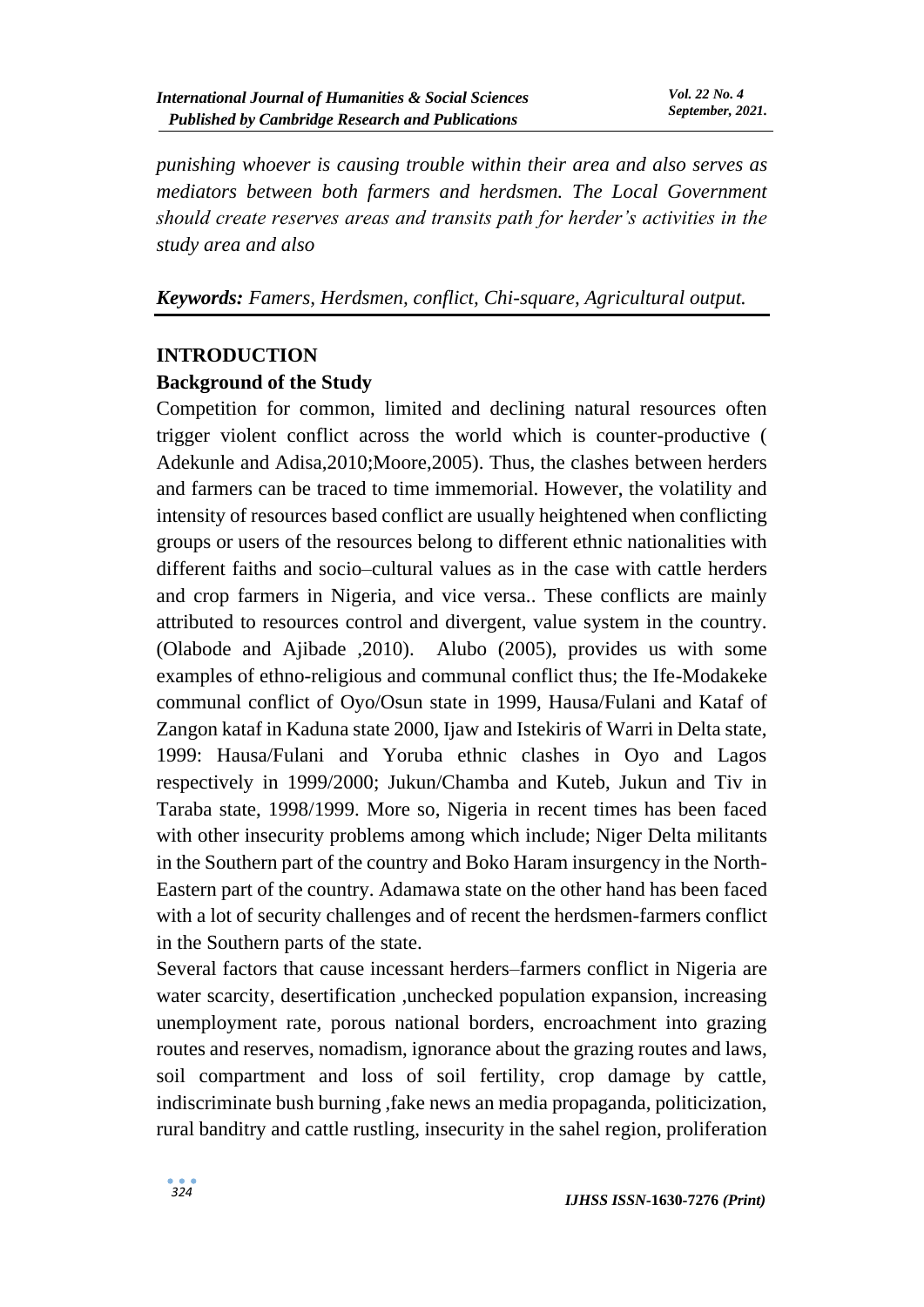of small arms, reprisals attacks ,deficient government responses, and phobia and hate speeches (Blench and Dendo,2003; Fasona and Omojola,2005; Adekunle and Adisa,2010;International Crisis Group,2017;Umoh,2017; and Chukwuemeka, Aloysius and Enah,2018).

Nigeria has experienced the highest number of farmers –herder fatalities in West Africa over the past decade .This trend has been largely upward with 2,000 deaths recorded in 2018 (Leif, 2021).Violent events between pastoralists and farming communities in Nigeria have been concentrated in the North Western, Middle Belt and recently Southern States(Leif, 2021).

The study of major sources of conflict in Adamawa state revealed that land matters accounted for the highest percentage of conflict followed by political and the chieftaincy matters respectively. A high percentage of conflicts arising from the dispute have to do with land matters and conflicts between Fulani Herdsmen over grazing/farming land. The Government of the state played a key role in the conflict of the land in the three critical levels, viz; (1) the state inability to address the indigene and settlers phenomenon in Nigeria constitution. (2) Unresolved issue on grazing /farming land and water spots that control to the economic survival of both the herdsmen and farming communities. (3) The Nigerian land tenure system which has had serious implication for land acquisition by peasants and the lower class of citizen.

Farmers-herdsmen conflict has increases tremendously in recent time in Nigeria especially in Adamawa state. The causes of the conflict have been traceable to the policy gaps and under development of grazing lands, land ownership and utilization, increase in production due to the increase in population, climate change, induced competition for resources, and environmental factors. These causes by implication result into internal displacement, loss of lives, and properties, hunger and insecurity, destruction of farm crops, cattle rustling and killing of cows. However, the Nigerian government has made several attempts to solve this problem from the root in several parts of the country but with little success. Whenever there such crisis, the government responds to the violence through the use of military forces and mediation by eminent persons during the crises and later investigation or judicial panels of which their findings and recommendations are not usually implemented. Neither the military nor mediation panel has been able to address the conflicts. In most cases where military forces are deployed to curtail the violence, it aggravates the incidence especially in the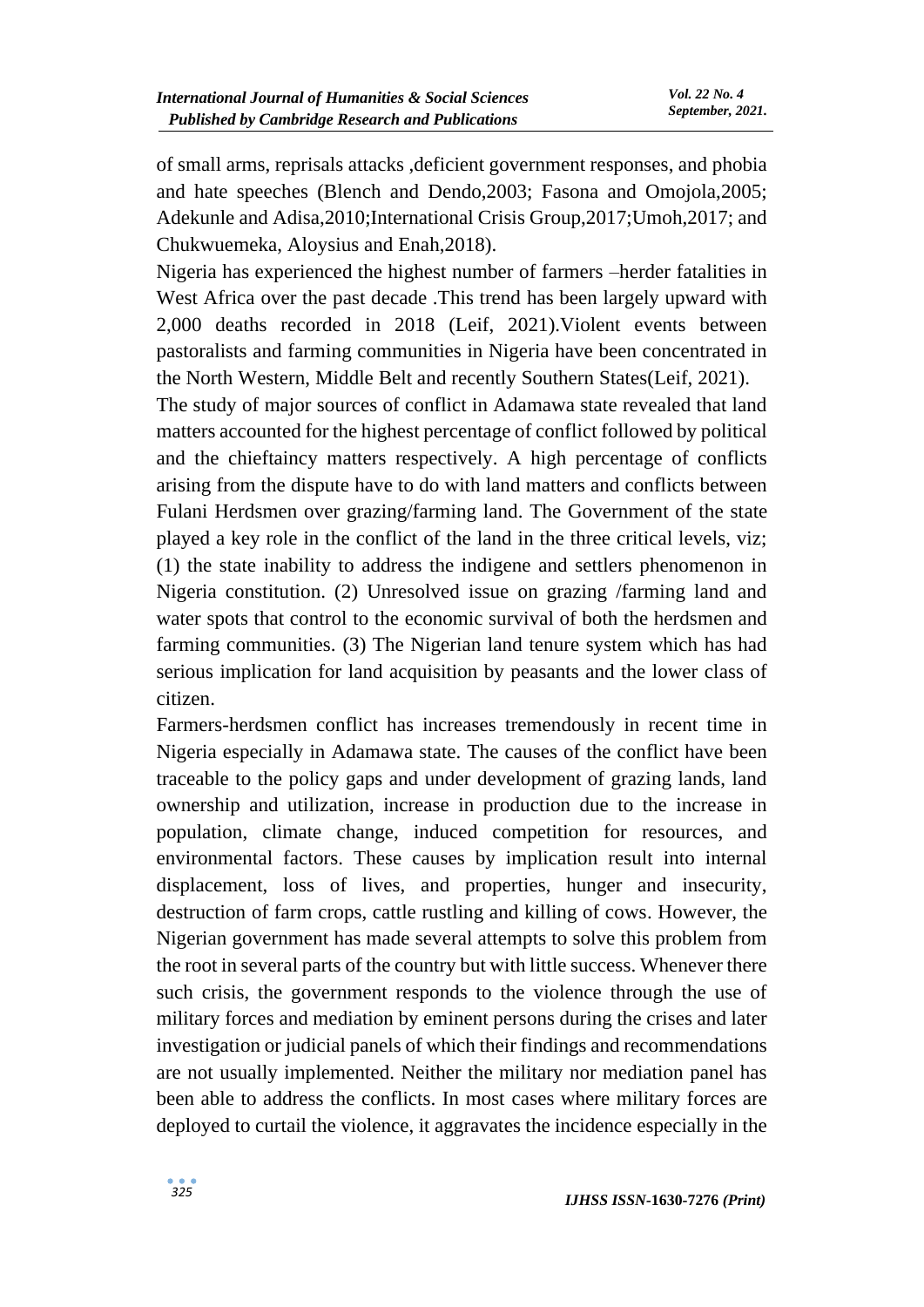treatment of the civil population which is self has become a critical political and security challenges. The duo efforts have fail as clashes have been a continues activities within and among various communities over the years. This study therefore is to analyse the effects of Farmers-Herdsmen conflict on Agricultural output in Maiha Local Government area of Adamawa state study. Specifically the identification of causes, effect and solution of the famers-herders conflict in the Local Government.

# **Literature Review**

The conflict between herders and farmers has been in existence since the beginning of the practice of agriculture. This conflict is as a result of scarce resources, i.e., Land. In recent times the conflict has assumed a different form of insecurity with an increase in large numbers of casualties and displaced people across the affected states. If the conflict is allowed to escalate further, the impacts will be on food and animal products because of the grave loss of animals, crops and valuable properties (Ikezue and Ezeah 2017:152). Regardless of the disagreement between the herders and farmers over the scarce resources of land, the incidents of conflicts that lead to fatalities between the two groups were not as alarming as it is in the present day. Available statistics show that between the 1997 and 2011 the conflict between herdsmen and farmers are pronounced in specific geographical locations in the middle belt (Plateau, Nassarawa and Benue states) while isolated incidences were recorded in few other states. Although in Plateau State, there have been historical conflicts of who owns the land between the Fulani and Berom people of Jos. This explains while more than 500 people were brutally murdered and many wounded in three villages in Jos South and Barakin Ladi local government areas of Plateau State in the north-central geopolitical zone of Nigeria by persons suspected to be Fulani herdsmen on 7th March 2010 (Higazi, 2016) The herders famers conflict has affected the country socio-political and economic stability. While there is no recent map available to represent the escalation in conflicts and fatalities in the conflict between 2016 and 2018, there are few documented reports that describe the continuous escalation of the conflict.

The farmers-herders conflict has increased over the years (Olayoku 2014) and according to the Global Terrorism Index of 2015, the death toll of 63 associated to Fulani herdsmen killings skyrocketed to 1,229 by the end of 2014 (GTI, 2015:22). The killings continue without any sign of slowing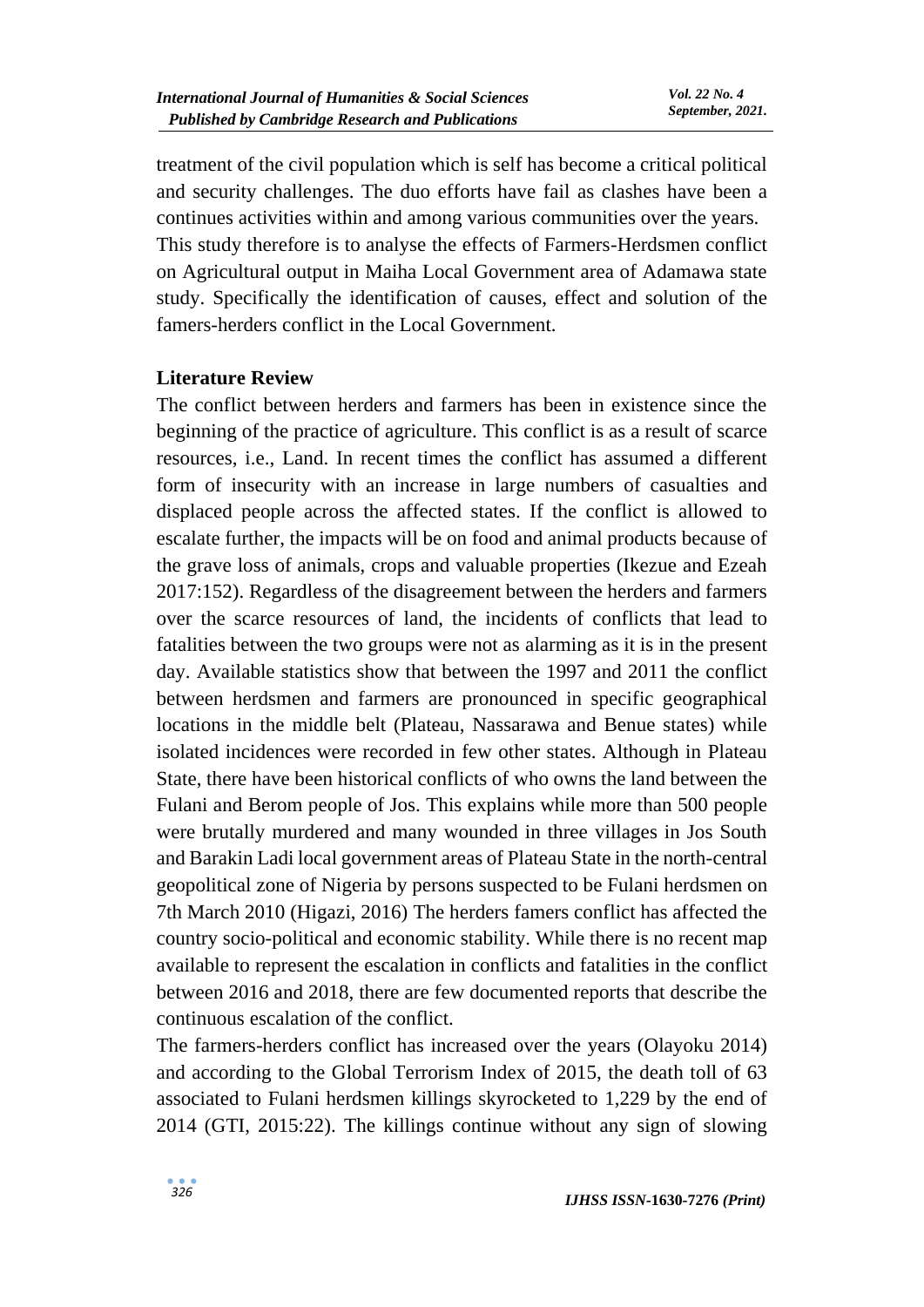down with more than 350 death recorded in February and March 2016 (Mikailu, 2016), and 80 fatalities in July 2016 (Akinwotu, 2016). Most villages in Benue state have experience attacks from herders, villages like Logo, Katsina-Ala, Gwer West, Gunna, Makurdi, and Agatu. In the Shengev community, 200 people were killed by the Fulani herdsmen (Omoleye and Segun, 2018). The Agatu people in Benue state in north-central zone of Nigeria were not left out from the continuous attacks, killing and destruction of properties in 2017 that left more than a hundred people killed by the herdsmen (Rasaq *et al;* 2018). No fewer than ten persons were killed in an attack on the 5th of March 2018 in Omosu Village in Ojigo ward Edumoga of Okpokwu local government of BenueState; when armed herdsmen opened fire on civilians (Omoleye and Segun, 2018). In Ogun State, on the 5<sup>th</sup> of February suspected herdsmen attacked some local communities in Ketu Local Council Development Area destroying their farmlands and resulted in 30 primary schools being shutdown (Oladele, 2018). On the 28 of February 2018, 20 people were killed in Adamawa states by armed Fulani herdsmen in Fulani herdsmen clashes in Gwamba village in Demsa Local government area of Adamawa state (This Day, 2018). The magnitude of farmer-herder conflict has claimed lives and properties, and this has made many people describe the Fulani herdsmen more dangerous than the Boko-Haram terrorist group terrorizing the northern part of Nigeria for years (GTI, 2015; Sulaiman and Ja'afar-Furo, 2010). Unfortunately, the compelling account of Fulani herdsmen killings and attacks on farming community as discussed above did not in totality represent the true nature of the farmersherders conflict in Nigeria. The statistics about the killings of Fulani and their cattle are hardly reported by the Nigeria media (Abubakar and Dano, 2018). For example, the media coverage of the December 2017 massacre where more than 800 Fulani herdsmen and their families were massacred with the destruction of their abodes in Taraba in comparison with the total media outburst on the killings of 73 non-Fulani in Benue state. This is a reflection that the media have been criminally biased in their coverage of the farmers-herders conflict in Nigeria (Abubakar, 2018). Also, on January 31, 2018, there was breaking news all over the media with a mass killing in Benue state with the headline "Bandits kill, burn seven travelers to ashes." It will take on a whole effort to read the full story to discover that the victims were Fulani and the native Tiv militia that carried out the killings were represented as Bandits (Higazi, 2016). Besides, the predominant pattern of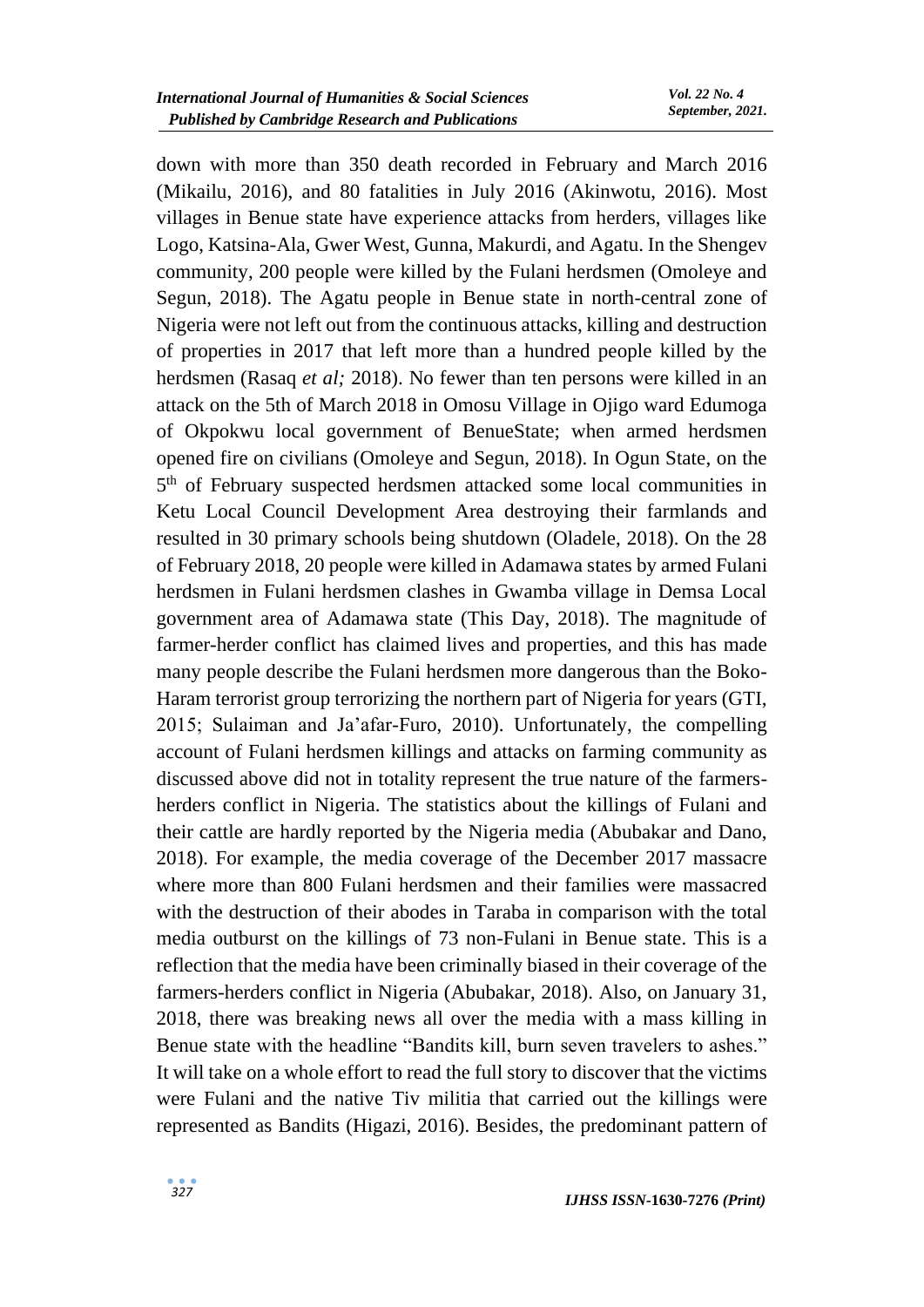reporting attacks on Fulani herdsmen and their cattle have always hide the identity of the perpetrators and classified them as bandits. While the bias reporting against Fulani herdsmen did not in any way insulate the Fulani herdsmen from blame of escalating the conflicts, however, the repeated representation of killer herdsmen as 'Fulani' by the vast majority of media outlets in Nigeria was implicitly suggesting that the Fulani people are nothing but criminals (Premium Times, 2018). Apparently, "the frequent use of the term Fulani by the media to describe killer herdsmen is not only a stereotype" (Premium Times, 2018), the unbalanced reporting of the conflict between the Fulani herdsmen and farmers can also escalate the conflict (Mogekwu, 2011; Adisa and Adekunle, 2010). The media shaped public opinion, as suggested by many scholars (Abdulbaqi and Ariemu, 2017;) that the moment the media allocate blame by identifying a perpetrator without proper investigation, the public start to build the image of an enemy. Be it as it may, there are from various commentators that the new prevalent phenomenon of hired herders might be responsible for the increase in conflict; as a result, the next section of this chapter will look into the hired herders and herds owner's relationship as a premise for the increase in the conflict situation between farmers and Fulani herdsmen.

# **Displacement, displacement, death, and food stability**

The farmers-herdsmen conflict in Nigeria has become so pervasive and has led to the loss of lives and properties. This conflict according to Adams, Atelhe, Emmauel (2017) are considered as a negative phenomenon which often led to the loss of many lives and properties. Adebayo and Olaniyi, (2008) noted that the impute of incessant farmer-herdsmen conflict in Nigeria have claimed many lives and properties (Adeoye, 2017). Inspite of the efforts of the federal government to curb incessant conflicts between the farmers and the herdsmen, the conflict remains unabated (Al-chkuma and Atelhe, 2014).The farmer's herdsmen conflicts in Nigeria have demonstrated a high potential to exacerbate insecurity and food crisis. That bloody clashes between the herdsmen and farmers continue to occur in several parts of the country. A number of works have been done on the prevalence of farmers-Herdsmen conflict in Nigeria, such as (Alubo, 2008,). This study therefore is to analyse the effects of Farmers-Herdsmen conflict on Agricultural output in Maiha Local Government area of Adamawa state study, specifically on relationship between insecurity and food security, loss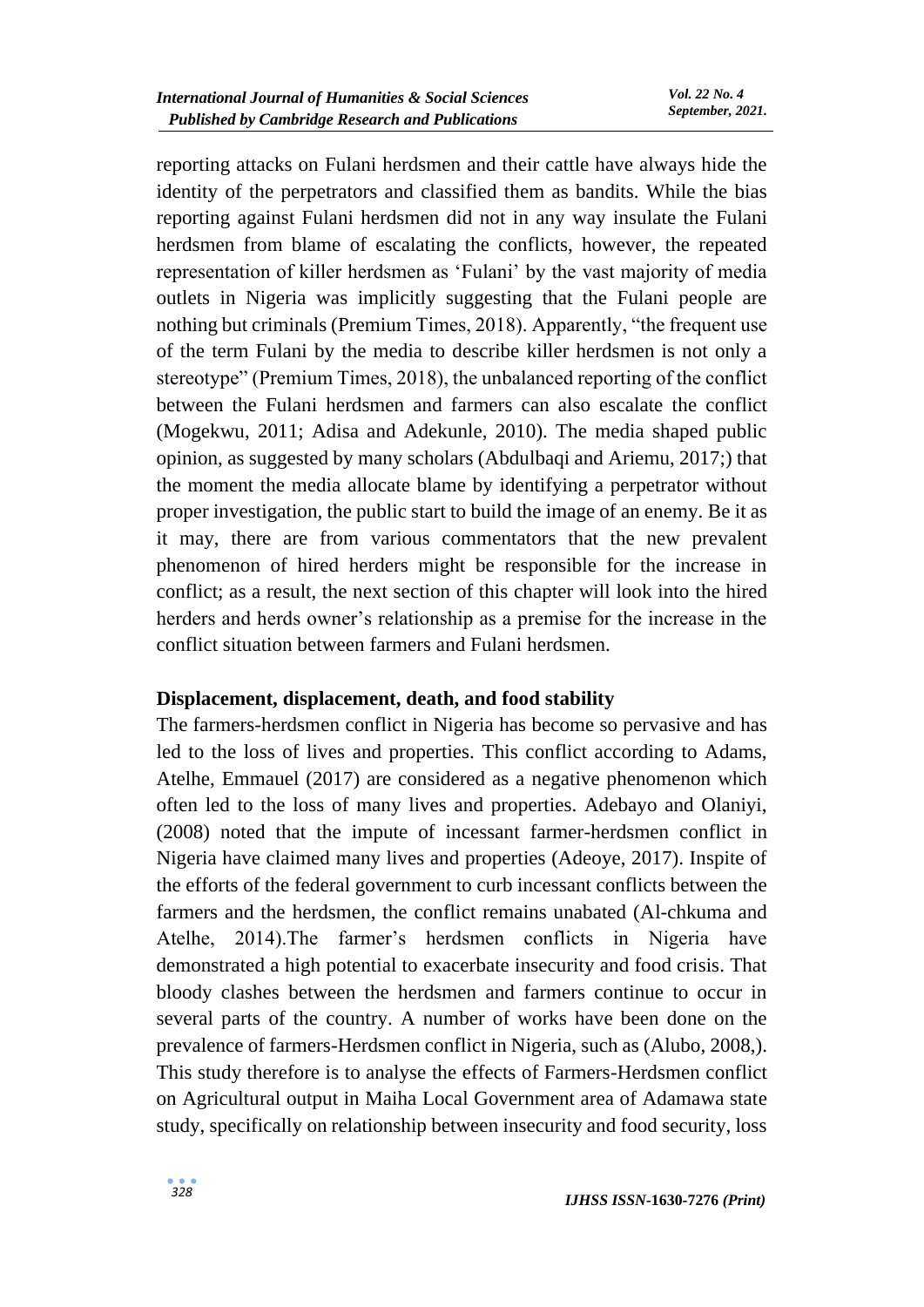of lives and properties and food security as these are some of the effects of farmers-Herdsmen conflicts. Of the farmers-herdsmen conflict had been observed to lead to the displacement of the farmers from their place of origin, thus becomes externally/internally displaced person (IPDs) as the case may be with a far reaching impact on farmers' activities.

#### **Theoretical and conceptual frame work**

It is necessary to understand the basic concepts of the words 'conflict' before exploring the extensive areas of conflict between herders and farmers in Nigeria. Conflict is a reality. It does not exist in a vacuum or up there in the blues but among human beings. It is unavoidable in human interactions. However, violent or armed conflict can be avoided. Conflict is simply a disagreement. However, when the disagreement is not properly managed it degenerates into violent or armed conflict, which is physical war that involves the use of weapons, such, guns, daggers, spears, bows and arrows, as well as other sophisticated weapons. This normally occurred as a result of desire to undo or cheat a person, individuals, groups, states or nations that leads to conflict or violent conflict, as the case may be. The Fulani herdsmen attack on Nigerian citizens has taken on an alarming dimension this day. Hardly a week passes without one rumour of attack or another in one part of the country. In each of these attacks property worth millions of naira and lives are destroyed on a large scale. The huge human loss is the most worrisome of all. The objective of this study is to discuss the causes, as well as the socio-economic, political and religious implications of these attacks for sustainable development. The study adopted qualitative and phenomenological approaches in its investigation and analysis of data drawn from existing literature and oral interviews with selected individuals. The study discovered that many people have lost their property and lives; that many people have been displaced from their homes; and that the peace, security and unity of the country as a federation are being seriously threatened.

Fasona and Omojola (2005), studied showed that there appears to be a "very strong correlation between the patterns of the clashes and human security Blench (2006) attribute farmers leaders conflict to competition over natural resource and access to grazing and water resources and suggests that, because headers now farm and farmers have herds, competition for the some natural resources has increase Sulaiman and Ja'afar – Furo(2007) examine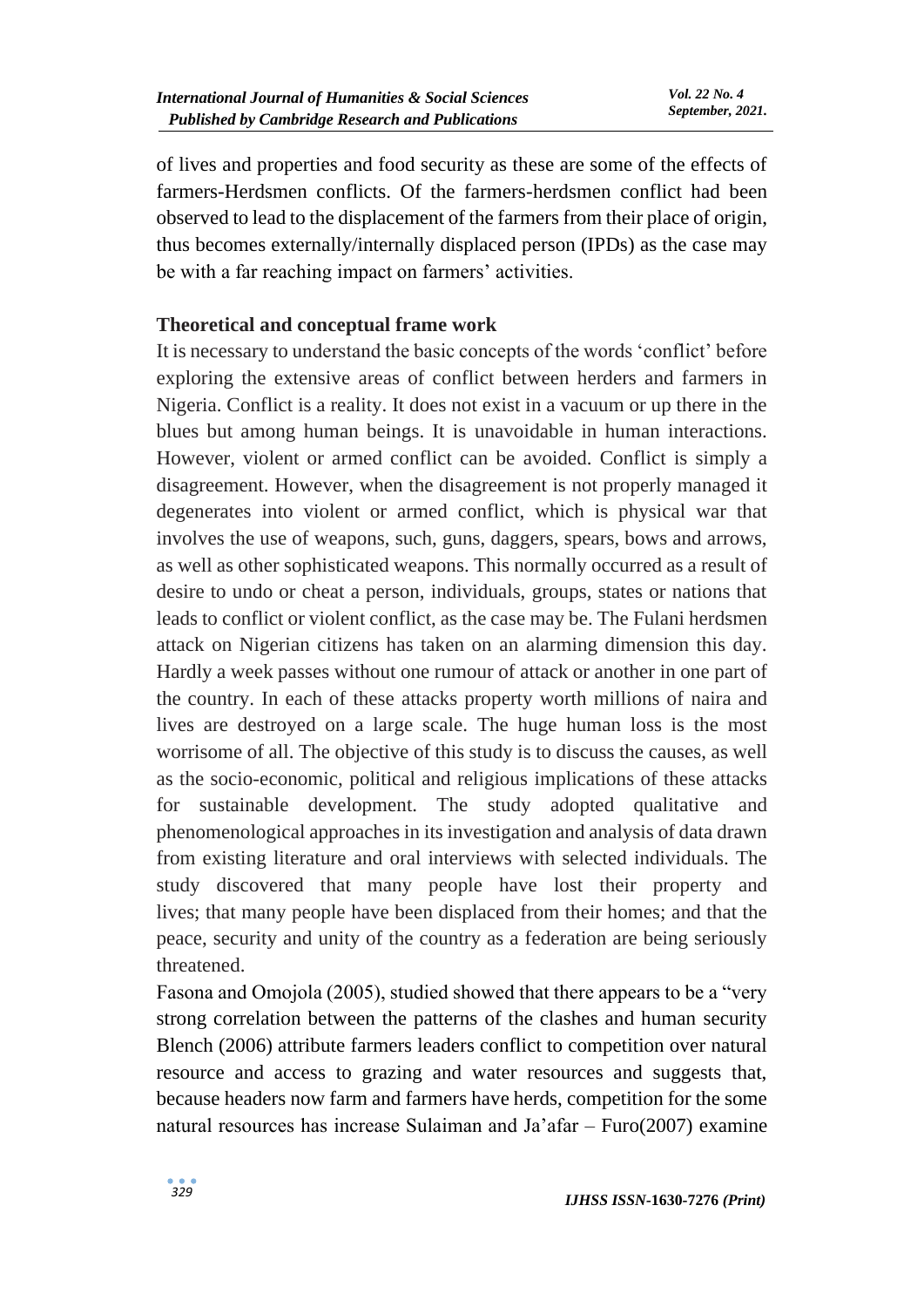the economic effects of farmers-herdsmen conflict in the fadama area of Bauchi state in Nigeria and empirical method was use and data were collected from fadama farmers experienced a reduction in farm production, increase poverty within and among the communities social insecurity inadequate food supply for the family interruption of education of children and reduction in health care provision of family represented relatively lower proportions.It was conducted with used of quantitative research methodology this research found out that state failure poor local government and in effective mechanisms for conflicts. Effect of the management among others are the primary course of the conflict as the researcher also found out include the loss of live and properties, as well as the growing cases of humanitarian crises, are part of the significant effect of the conflict.

# **Material Method**

The research was conducted in Maiha local Government Area of Adamawa State, Nigeria. The main occupation of the people in the area is crop farming and animal rearing. Indisputably nomadic fulani represent a significant component of the economy in the study area. They constitute the major breeders of livestock, main source of meat, the most available and cheap source of animal proteins consumed by people in the local government area and the state.

# **Sampling Techniques and Sample Size**

Five wards of the Local Government Area were purposely selected being the wards along that has all year round water and vegetation also with some *fadama* areas. It is also the area where conflicts occur between livestock pastoralists and crop farmers in the Local Government Area. The list of the 429 registered crop farmers was obtained from the Cooperative association. A total of 64 respondents were randomly selected from the list, while 32 herders were also selected for the study. This was done by randomly selecting four herders each from eight transit camps in wards selected. In all, 96 respondents were selected (64 crop farmers and 32 pastoralists) for the study. Relevant data were collected using questionnaire and scheduled interview were a respondent cannot read or write.

# **Method of Data Analysis**

Descriptive statistics like frequencies, percentages, and Chi-Square were used for the data analysis.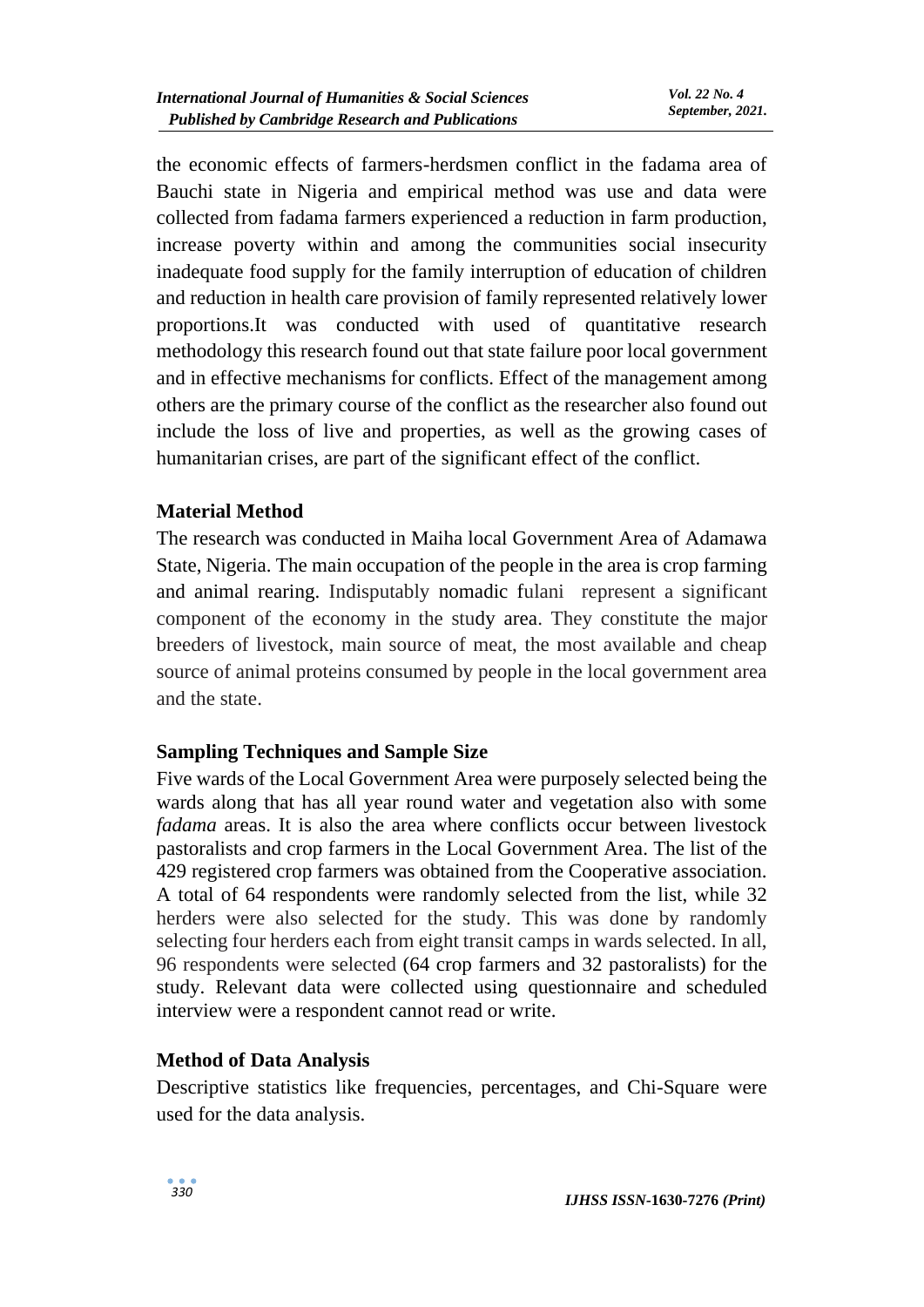#### **Data presentation**

This section was designed on the fact of data obtained from individual groups of farmers-herdsmen. A total of ninety six questionnaires were distributed in the study area and all were returned and use for the analysis. This is as a result of enlightenment campaign that was conducted before the study and it was achieved through the efforts of their society's leaders having understood the purpose of the study.

#### **Results and Discussions**

Result on Table 1 shows that 62.5% of the respondents are below the age of 50 years which indicated that both the groups (crop farmers and herders) are at their younger age and energetic and also Table 1 further revealed that 78.1% of the herders practiced extensive system of livestock management, moving over long distances in search of pasture and water. This may lead to indiscriminate grazing and over grazing of pasture and conflict with other resource users.

| Variable                      | Farmers n=64     |            | Herders n=32     |                   |
|-------------------------------|------------------|------------|------------------|-------------------|
| Age                           | <b>Frequency</b> | Percentage | <b>Frequency</b> | <b>Percentage</b> |
| $20 - 29$                     | 22               | 34.4       | 9                | 28.1              |
| 30-39                         | 18               | 28.1       | 11               | 34.4              |
| 40-49                         | 8                | 12.5       | 8                | 25.0              |
| Above 49                      | 16               | 25.0       | 4                | 12.5              |
| <b>Production system</b>      |                  |            |                  |                   |
| Crop (Rain feed)              | 59               | 92.2       | <b>NA</b>        | NA                |
| Live stock (Extensive) NA     |                  | <b>NA</b>  | 25               | 78.1              |
| Livestock (semi intensive) NA |                  | NA         | 3                | 9.4               |
| Agro-pastoralist              | 5                | 7.87       | 4                | 9.5               |

Table 1. Socio-economic characteristics of the respondents

Source: Field Survey,2021

Causes of famers-herders conflict Result on Table 2 revealed that according to herders (100%), increasing of unemployment, distortion of the livestock routes by crop farmers and inadequate grazing reserve were the major cause of conflict. Other major causes of conflict according to the herders are: encroachment of grazing routes (96.9%) as a result of human activities arising increased in population; desertification (93.8%) and reprisal attacks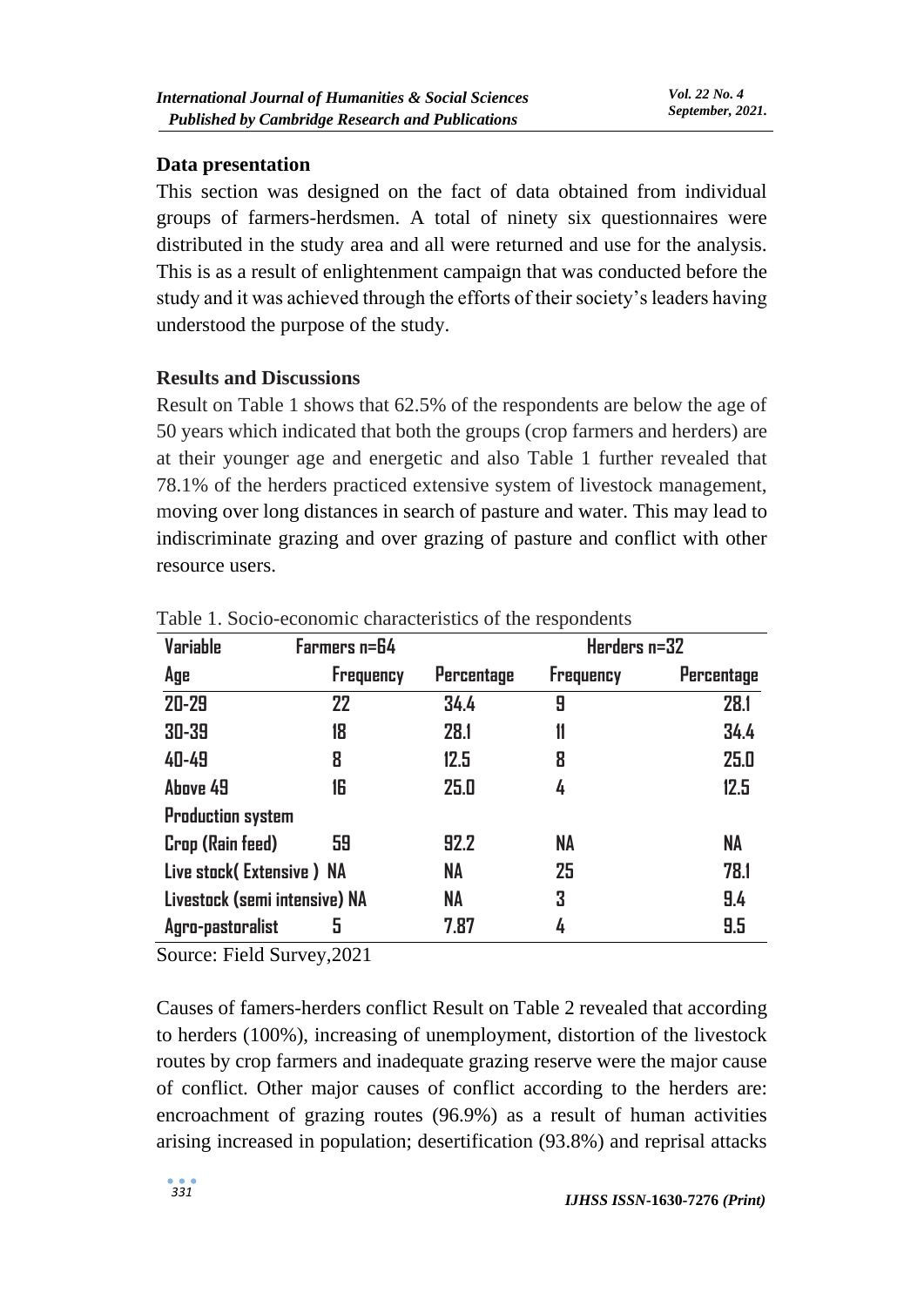after killing of family members by the farmers (81.3%). According to crop farmers, proliferation of light arms is also found to be the causes of crop farmer's livestock herders conflict are: grazing of crops and crops residue (100%); destruction of water scarcity (67.2%) and according to (64.1%) farmers attribute the conflict to increasing unemployment rate. This is in line with some of the opinion expressed by (Usman,and Girie,2015) who asserted that in most states, stock route have been blocked by farmers' crops, individual building and government development projects is the major source of conflict between pastoralists and crop farmers. Inadequate watering Points for both human and animal consumption have also been found to be one of the sources of conflict in the area as reported 53.1 % and 43.8% of the crop farmers and herders respectively.

|                            |           | Herders                                                          | percentage |
|----------------------------|-----------|------------------------------------------------------------------|------------|
|                            |           | $(n=32)$                                                         |            |
| rustling NA                | <b>NA</b> | 22                                                               | 68.8       |
|                            |           |                                                                  |            |
| <b>Proliferation of 64</b> | 100       | 19                                                               | 59.4       |
|                            |           |                                                                  |            |
| 45                         | 67.2      | 18                                                               | 56.3       |
| <b>NA</b>                  | <b>NA</b> | 30                                                               | 93.8       |
| 34                         | 53.1      | 14                                                               | 43.8       |
|                            |           |                                                                  |            |
| 41                         | 64.1      | 32                                                               | 100        |
|                            |           |                                                                  |            |
| <b>Encroachment of NA</b>  | <b>NA</b> | 31                                                               | 96.9       |
|                            |           |                                                                  |            |
| of NA                      | <b>NA</b> | 32                                                               | 100        |
|                            |           |                                                                  |            |
| Fake news and<br>9         | 14.1      | 17                                                               | 53.1       |
|                            |           |                                                                  |            |
|                            |           |                                                                  |            |
| 2                          | 3.1       | 26                                                               | 81.3       |
|                            |           | $farmers(n=64)$ <b>percentage</b><br>$\sim$ $\sim$ $\sim$ $\sim$ |            |

| Table 2. Causes of Conflicts |  |
|------------------------------|--|
|------------------------------|--|

Source: : Field Survey,2021

#### **Research Hypothesis**

1. HO: there is no significant effect of farmers-herdsmen conflict on agricultural output in Miaha Local Government area.

H1: there is significant effect of farmers-herdsmen conflict on agricultural output in Miaha Local Government area.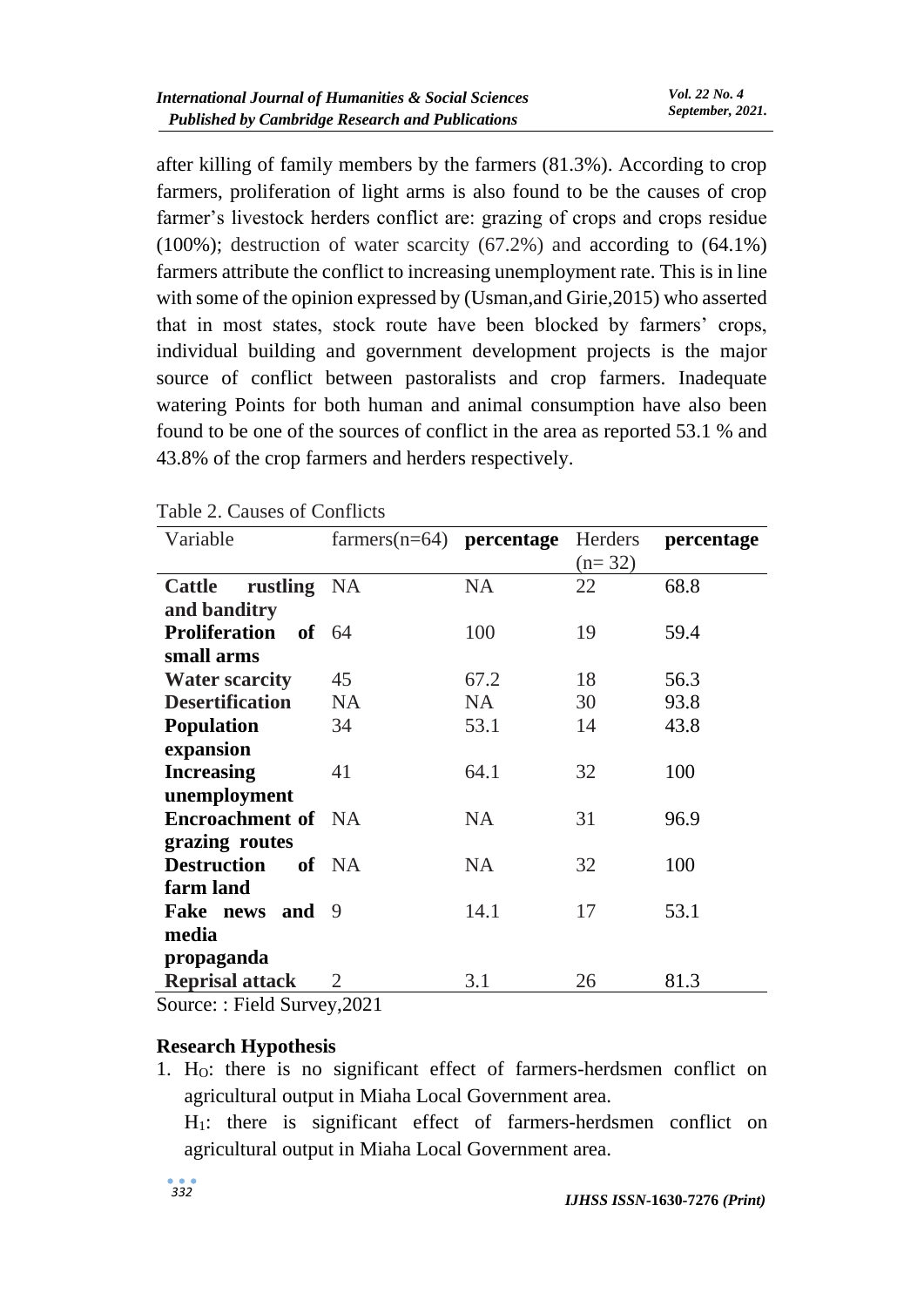# **Hypothesis Test**

The hypothesis was set to decide whether to accept or reject the outcome of the null hypothesis  $(H_0)$  and alternative  $(H_1)$  hypothesis. Therefore, if the critical value of chi square  $(X^2)$  is greater than the value of chi square  $(X^2)$ computed then we accept the null hypothesis  $(H_0)$  and if the  $X^2$  computed are greater than the  $X^2$  tabulated, accept the alternative hypothesis (Hi) and reject the null hypothesis  $(H<sub>0</sub>)$ .

Questions 6,7,8,9 and 10 from the questionnaire were chosen to explain the variable whether farmers/herdsmen conflicts have effects on agricultural output in Maiha LGA

Table 3

| <b>Variable</b> | Ο6 | <b>O7</b> | O8 | <b>O9</b> | <b>O10</b> | <b>Total</b> |
|-----------------|----|-----------|----|-----------|------------|--------------|
| Yes             | 84 |           |    | 89        | 35         | 366          |
| N <sub>0</sub>  | 1つ | 19        | 15 |           | 61         | l 14         |
| <b>Total</b>    | 96 | 96        | 96 | 96        | 96         | 480          |

Source: field survey, 2021

Table 3 above shows that degree of freedom is been determine by the columns and rows

Degree of freedom =  $(R-1)$   $(C-1)$  =  $(2-1)$   $(5-1) = 1*4 = 4$ 

The degree of freedom is equal to 4, the total level of significance is 5% Expected frequency  $= RT^*CT/GT$ 

Where: R=Row C=Column O=Observation

Competition of expected frequency using table above EF for yes

 $E=$  96 x 366

|           | 480                  | Ξ   | 73.2                   |
|-----------|----------------------|-----|------------------------|
| EF for No |                      |     |                        |
|           | $EF = 96 \times 114$ |     |                        |
|           | 480                  | $=$ | 22.8                   |
|           | Using chi-square     |     | $(X^2) = \sum (O-E)^2$ |
|           |                      |     |                        |

Table 5 For yes

|    | E    | $O-E$ | $(O-E)^2$ | $(O-E)^2$ |
|----|------|-------|-----------|-----------|
|    |      |       |           | E         |
| 84 | 73.2 | 10.8  | 116.64    | 1.59      |
| 77 | 73.2 | 3.8   | 14.44     | 0.20      |
| 81 | 73.2 | 7.8   | 60.84     | 0.83      |
| 89 | 73.2 | 15.8  | 249.64    | 3.41      |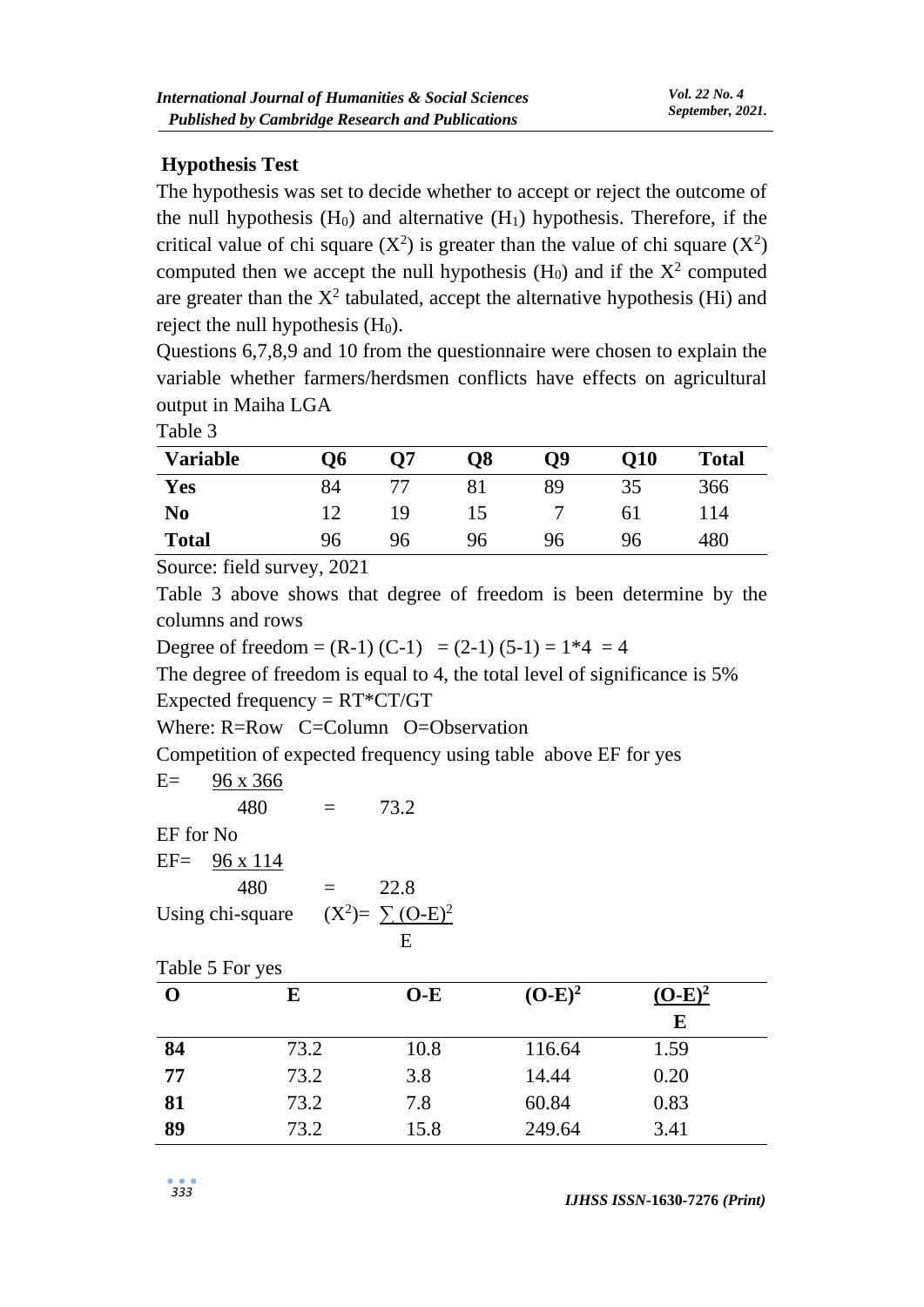| <b>International Journal of Humanities &amp; Social Sciences</b><br><b>Published by Cambridge Research and Publications</b> |      |         | <i>Vol.</i> 22 No. 4<br>September, 2021. |       |
|-----------------------------------------------------------------------------------------------------------------------------|------|---------|------------------------------------------|-------|
| 35                                                                                                                          | 73.2 | $-38.2$ | 1459.24                                  | 1994  |
| <b>Total</b>                                                                                                                |      |         |                                          | 25.97 |

Source: Field survey, 2021

Table5 Shows that the computed value of 'yes'  $X^2 = 25.97$ Computation of  $X^2$  for No

| $\mathbf{O}$ | E    | $O-E$ | $(O-E)^2$ | $(O-E)^2$ |
|--------------|------|-------|-----------|-----------|
|              |      |       |           | E         |
| 12           | 28.8 | 16.8  | 282.24    | 9.8       |
| 19           | 28.8 | 9.8   | 96.04     | 3.33      |
| 15           | 28.8 | 13.8  | 190.44    | 6.61      |
| 7            | 28.8 | 21.8  | 475.24    | 16.50     |
| 61           | 28.8 | 16.50 | 272.25    | 9.45      |
| <b>Total</b> |      |       |           | 45.69     |

Table 6 computation of  $X^2$  for No

Source: Field survey, 2021

Table 6 shows that computed value of  $X^2$  for No. is equal to 45.69 Therefore,  $X^2$  for yes and No are sum together as  $X^2 = (25.97 + 45.69) = 105.5$ that is  $X^2 = 71.66$  the critical value of  $X^2$  at 5% level of significant is 11.070 and the computed X<sup>2</sup>value is greater than critical X<sup>2</sup>value (105.5 > 11.070), we reject the null hypothesis (Ho) which stated that there is no significant effect of farmers/herdsmen conflict on agricultural output in Miaha Local Government area and accepted the alternative hypothesis (Hi) which state that there is significant effect of farmers-herdsmen conflicts on agricultural output in Maiha Local Government area.

#### **Conclusion and recommendations**

Efforts of the federal and state governments towards finding a lasting solution to the herders-farmers conflict have not been generally accepted apparently for religious, ethnic and political differences. Thus, this study analysed the effect of farmers and herders conflicts on agricultural output in Maiha Local Government and also the causes of these conflicts. The study found that, famers and herders conflicts has negative effects on agricultural output. The result of the  $X^2$  test has proved that  $(X^2 \text{ comp } > X^2 \text{ tab})$  which resulted to the rejection of the null hypothesis which states there is no significant relationship between farmers-herders conflicts and agricultural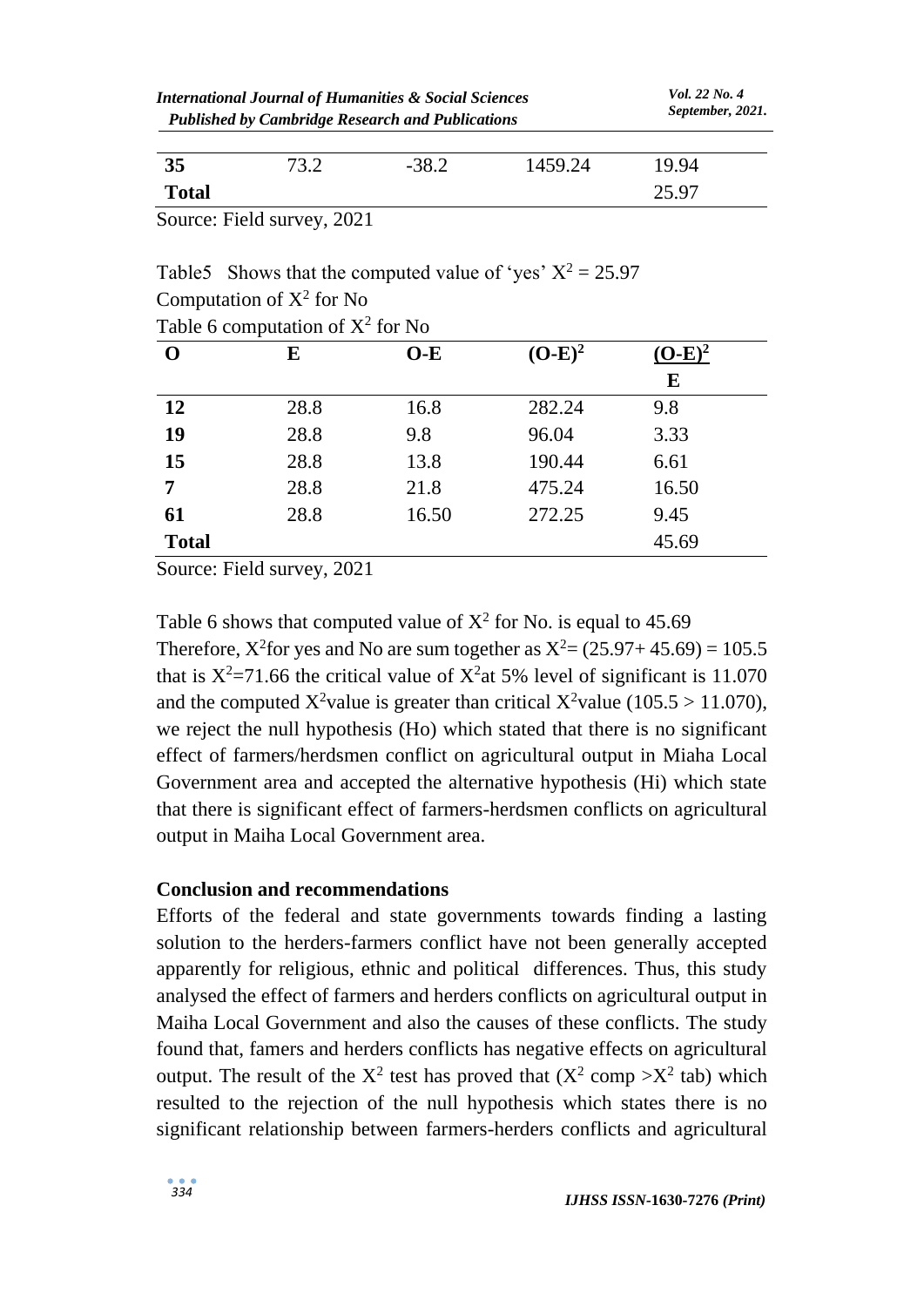output. The study also found that the following are the major causes of famers-herders conflicts, Cattle rustling and banditry, Proliferation of small arms, Water scarcity, Desertification, Population expansion, Increasing unemployment, Destruction of farm land, Fake news and media propaganda and reprisal attack. The study therefore recommended that, element of compromise and arbitration should be devised to resolve conflict. The study found that, famers and herders conflicts have negative effects on agricultural output. The result of the  $X^2$  test has proved that  $(X^2 \text{ comp } > X^2 \text{ tab})$  which resulted to the rejection of the null hypothesis which states there is no significant relationship between farmers-herders conflicts and agricultural output. The study also found that the following are the major causes of famers-herders conflicts, Cattle rustling and banditry, Proliferation of small arms, Water scarcity, Desertification, Population expansion, Increasing unemployment, Destruction of farm land, Fake news and media propaganda and reprisal attack. It was discovered during the course of the research that many people have lost their lives and property, and an even greater number have been displaced from their homes. The displaced people have, therefore, become refugees in their own country. Their activity has hindered meaningful development in Nigeria and a threat to food security.

The paper recommends that:

i. Both formal method (police/courts) and informal method (traditional leaders) of settling disputes between herders and farmers should be explored to restore normalcy in every crisis situation relating to herding and farming. ii. Mass orientation and education for herders and farmers on the existing no-open grazing laws in some state, grazing routes, and grazing reserves across the country should be strengthened to encourage obedience to the law and discourage the habit of trespassing by either party, which is often the cause of the feud.

iii. Ranches should be created and leased to herders as a mark of nonownership of land in order to address the fear of land usurpation in the longrun. In addition, the ranches proposed by the Federal Government of Nigeria should be piloted in some affected states to be able to appraise its real potentials rather than totally rejecting it without subjecting it to any form of experimentation.

iv Government should deploy ways of disarming and blocking all ways of getting these small arms and punish whoever is found with any illegal arm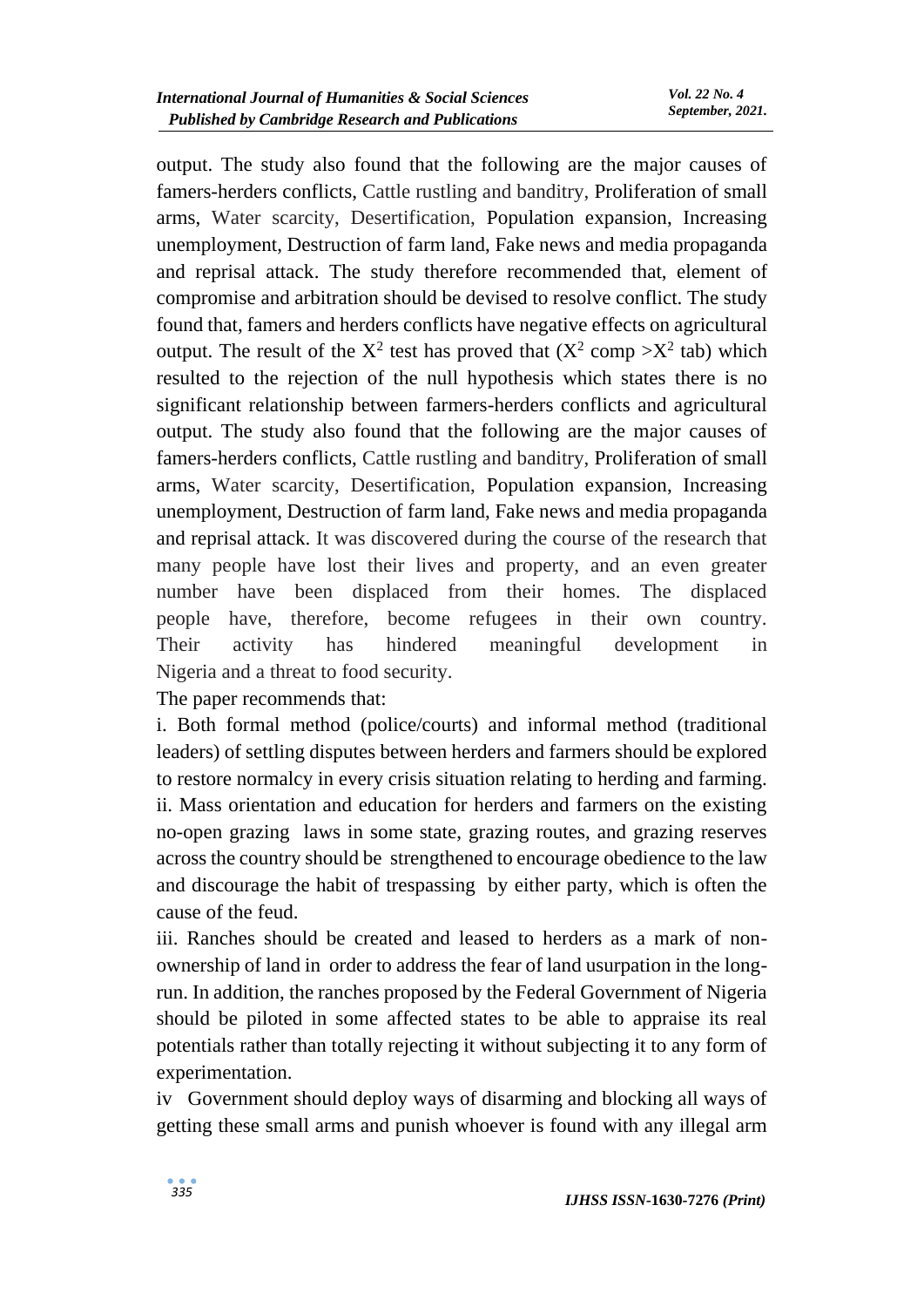and there should be ordered by government to surrender the arms in their possession. Thereafter, they should be banned from carrying arms this will help to stop nefarious activities like highway robbery, kidnapping and indiscriminate. The government should be more proactive in their action rather than being reactive.

#### **Reference**

- Abdulbaqi, S. S., & Ariemu, O. (2017). Newspapers framing of herdsmen-farmers' conflicts in Nigeria and its implication on peace-oriented journalism. *Creative Artist: A Journal of Theatreand Media Studies*, *11*(2), 77-105.
- Abubakar, I. R., & Dano, U. L. (2018). Socioeconomic challenges and opportunities of urbanization in Nigeria. In *Urbanization and Its Impact on Socio-Economic Growth in Developing Regions* (pp. 219-240).IGI Global.
- Adams,J A; Atlhe,G.A and Emmanuel,S (2017). Herdemen/famers conflict and food security in Nigeria: *International Journal of Innovative Research and Advance Studies 4(5)234-346.*
- Adebayo, O. O. & Olaniyi, O. A. (2008). Factors associated with pastoral and crop farmers conflict in derived savannah zone of Oyo State, Nigeria, Journal of Human Ecology, 23(1), 71-74.
- Adekunle, O. A. & Adisa, S. R. (2010). An empirical phenomenological psychological study of farmer-herdsmen conflicts in North-Central Nigeria, Journal of Alternative Perspective in Social Sciences, 2 (1), 1-27.
- Adeoye, N.O (2017) land use conflicts between farmers and herdsmen in parts of kano, yobe and borno state of Nigeria: Nomads viewpoints. Ghana journal of geography. 9(1) 127-151
- Adekunle, OA & Adisa, RS 2010, 'Farmer-herdsmen conflicts: A factor analysis of socioeconomic conflict variables among arable crop farmers', *Journal of Human Ecology,*vol.30no.1.
- Akinwotu, A. (2016). Rhetoric in Selected Speeches of Obafemi Awolowo and Moshood Abiọla. *Ihafa: A Journal of African Studies*, *8*(2), 36-58.
- Al-Chukwuma,O and Atlhe,G.A(2014), Nomads against natives: A political ecology of herders/famers conflicts in Nassarawa State ,Nigeria,*American International Journal of Contemporary Research.4(2),*
- Alubo,O (2008), Ethenic conflicts and citizenship crises in central region.Ibadan:PEFS
- Blench, R. & Dendo, M. (2003). The transformation of conflict between pastoralists and cultivators in Nigeria, in M. Moritz (Ed.), Journal Africa, United Kingdom: Cambridge.
- Brauch, H. G. & Scheffran, J. (2012). Climate change, human security, and violent conflict: challenges ad societal stability, London: Springer.
- Chukwuemeka, E. E. O., Aloysius, A. & Eneh, M. I. (2018). The logic of open grazing in Nigeria: interrogating the effect on sustaining development, International Journal of Family Business and Management Studies. 2(1), 1-17.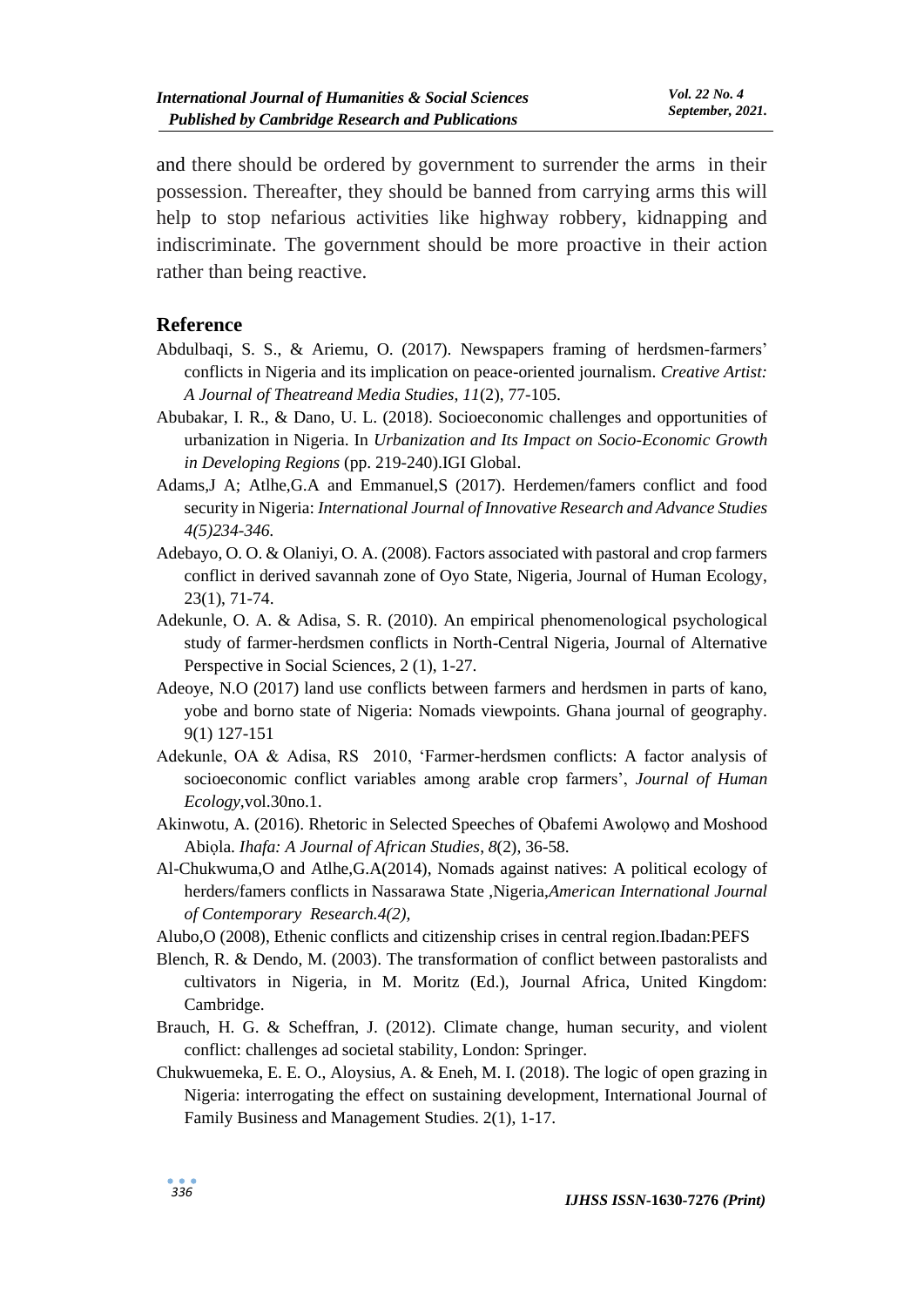- Fasona, M. J. & Omojola, A. S. (2005). Climate change, human security and communal clashes in Nigeria, International Workshop in Human Security and Climate change, Holmen Fjord Hotel, Oslo, 3-1.
- Global Terrorism Index 2015: Measuring and Understanding the Impact of Terrorism17 Nov. 2015 Originally published
- Higazi, A. (2016) 'Farmer-Pastoralist Conflicts on the Jos Plateau, Central Nigeria: Security
- usa, S. D. (2008). Application of Geoinformatic Technology in Evaluating Urban Agriculture and Urban Poverty in Lokoja, Nigerian. *Journal of Geography and the Environment*, *1*(1), 21-31.
- Ikezue, C. E., & Ezeah, P. (2017). Recurrent Conflicts among Migrant Fulani Herdsmen and Indigenous Communities of Southern Nigeria. *International Journal of Health and Social Inquiry*, *3*(1). International Crisis Group. (2017). Herders against farmers: Nigeria's Expanding Conflict. Africa Report No 252: 19 September 2017.
- International Crisis Group. (2017). Herders against farmers: Nigeria's expanding deadly conflict, Africa Report, 252.
- Leif, B,(2021) The Growing Complexity of Famer-Herder Conflict in West and Central Africa. Africa Security Brief No 39.
- Mikailu, N. (2016). "Making sense of Nigeria's Fulani-farmer conflict". BBC News, Africa Section, 5 May. Mitchell, C. R. (1989). *The structure of international conflict*. Springer.
- Mogekwu, M. (2011). Conflict reporting and peace journalism. In search of a new model: Lessons from the Nigerian Niger Delta crisis. *Expanding peace journalism: Comparative and critical approaches*, 239-260.
- Moore, K. M. (2005). Conflict, social capital and managing resources: a West African case study. CABI Publishing, Cambridge, USA, 44-53
- Olabode, A. D., & Ajibade, L. T. (2010). Environment Induced Conflict and Sustainable Development: A Case Of Fulani-Farmers' Conflict In Oke-Ero LGAs, Kwara State, Nigeria.*Journal of Sustainable Development in Africa,12(5), 259-273.*
- Oladele, O. T. (2018). *Knowledge and Utilisation Of Hiv/Aids Prevention Techniques Among Semi-Settled Pastoralists In Southwestern Nigeria* (Doctoral Dissertation).
- Olayoku, P. A. (2014). Trends and patterns of cattle grazing and rural violence in Nigeria (2006-2014). *Violence in Nigeria*, 61.
- Omoleye, A. U., & Segun, J. (2018). Border, Insurgency and National Security: A Study Of Fulani Herdsmen Transversing Chad and Nigeria. *International Journal of Social Sciences and Humanities Review*, *8*(1).
- Premium Times, 2018 available net/2018/03/29/breaking-news-farmer-herder-conflictlight-arm-nigeria-the way forward/
- Rasaq, Adisa, Patrick Udende, and Abubakar Ibrahim. "Media, Politics, and Hate Speech: A Critical Discourse Analysis." *e-Academia Journal* 6, no. 1 (2017).
- Sulaiman, A., & Ja'afar-Furo, M. R. (2010). Economic effects of farmer-grazier conflicts in nigeria: A case study of bauchi state. *Trends in Agricultural Economics*, *3*(3), 147- 157.